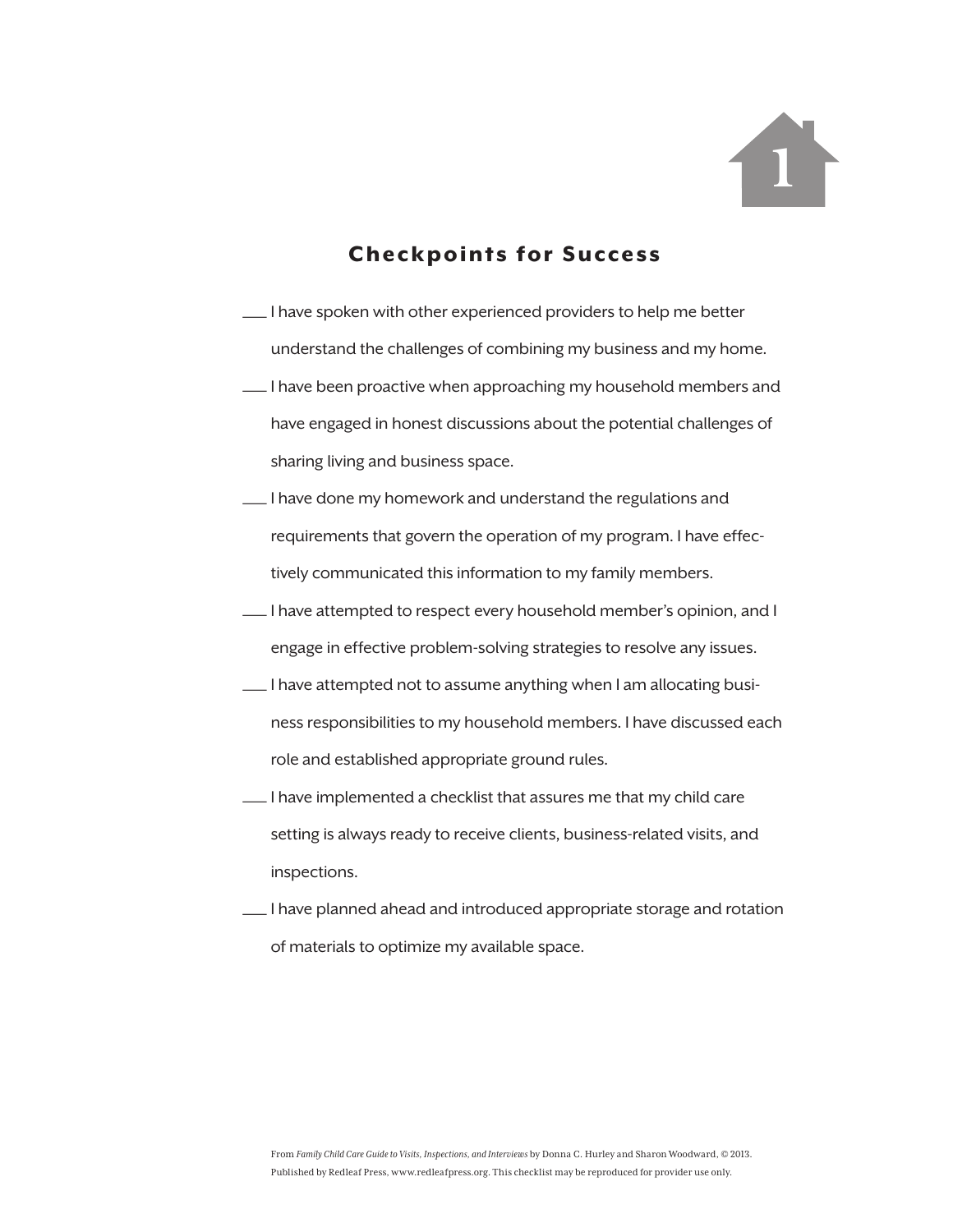

Putting yourself in another's shoes and looking at your business from a different perspective gives you insight into what others might be thinking. Often, because we are so close to a situation, we find it hard to understand the behavior or viewpoint of others. Asking for help when you need it, and recognizing and validating others' perspectives will allow you to feel more satisfaction and fulfillment in operating your business. Use the following checklist to help you identify your strengths and weaknesses. Doing so gives you an opportunity to think about any positive changes you might make.

- —I identify the changes my business continues to make on my family members' lives.
- —I identify the benefits my business has for each family member.
- —I plan and hold regular family discussions.
- —I periodically ask a trusted colleague or friend to evaluate the first impressions my child care business makes by using all her senses.
- —I identify ways to professionally communicate my philosophy, policies, and goals to clients.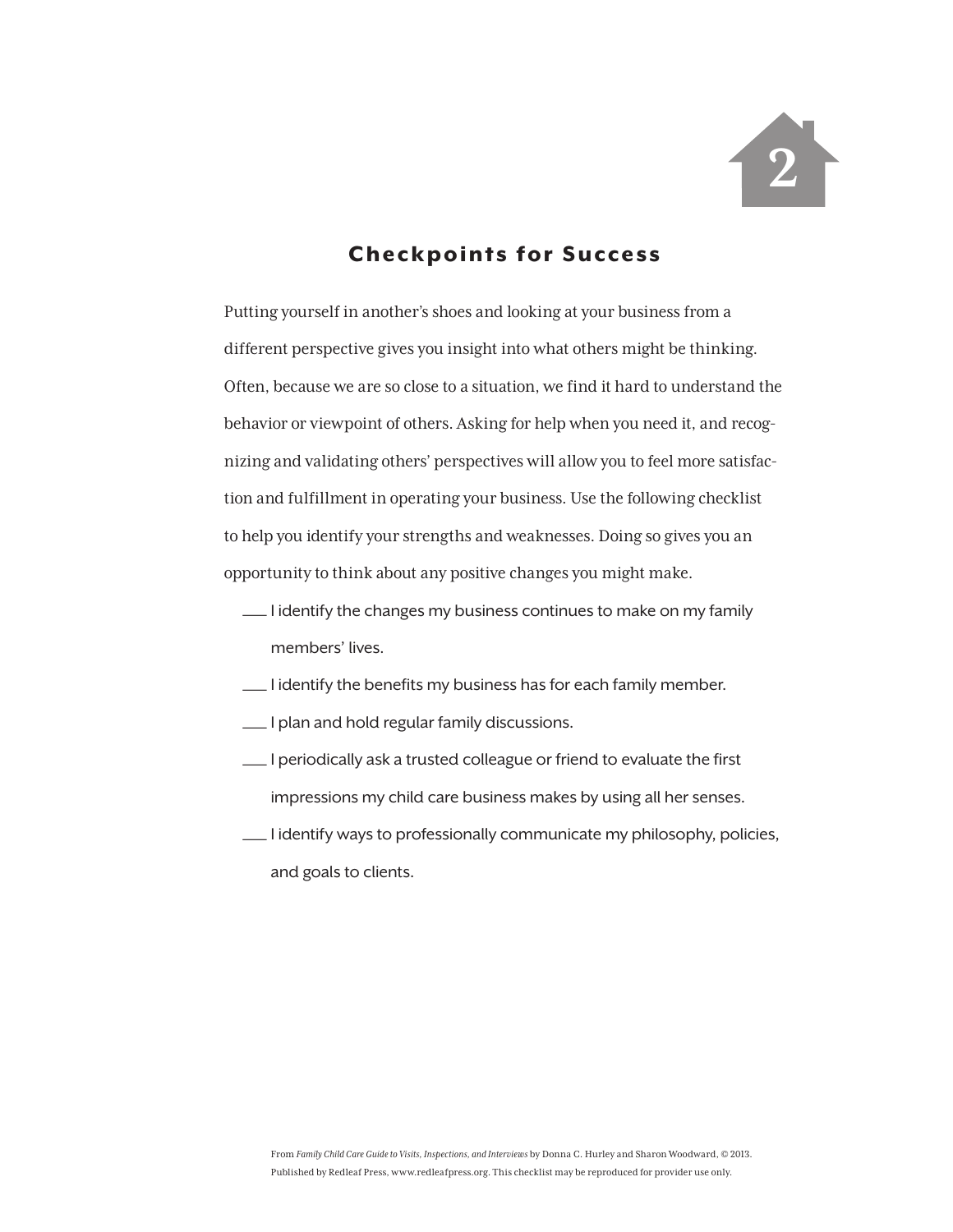

- —I have a good understanding of all the regulations, policies, contracts, and laws that pertain to the operation of my child care business.
- —I keep a copy of my child care regulations accessible during the hours I provide child care.
- —I am proactive and familiarize myself with the roles of the professionals who visit my home.
- —I have developed an effective provider-client contract that clearly communicates my expectations.
- —I stay current and upgrade my contract periodically.
- —I am organized, with ready access to all the required paperwork

needed to operate my business.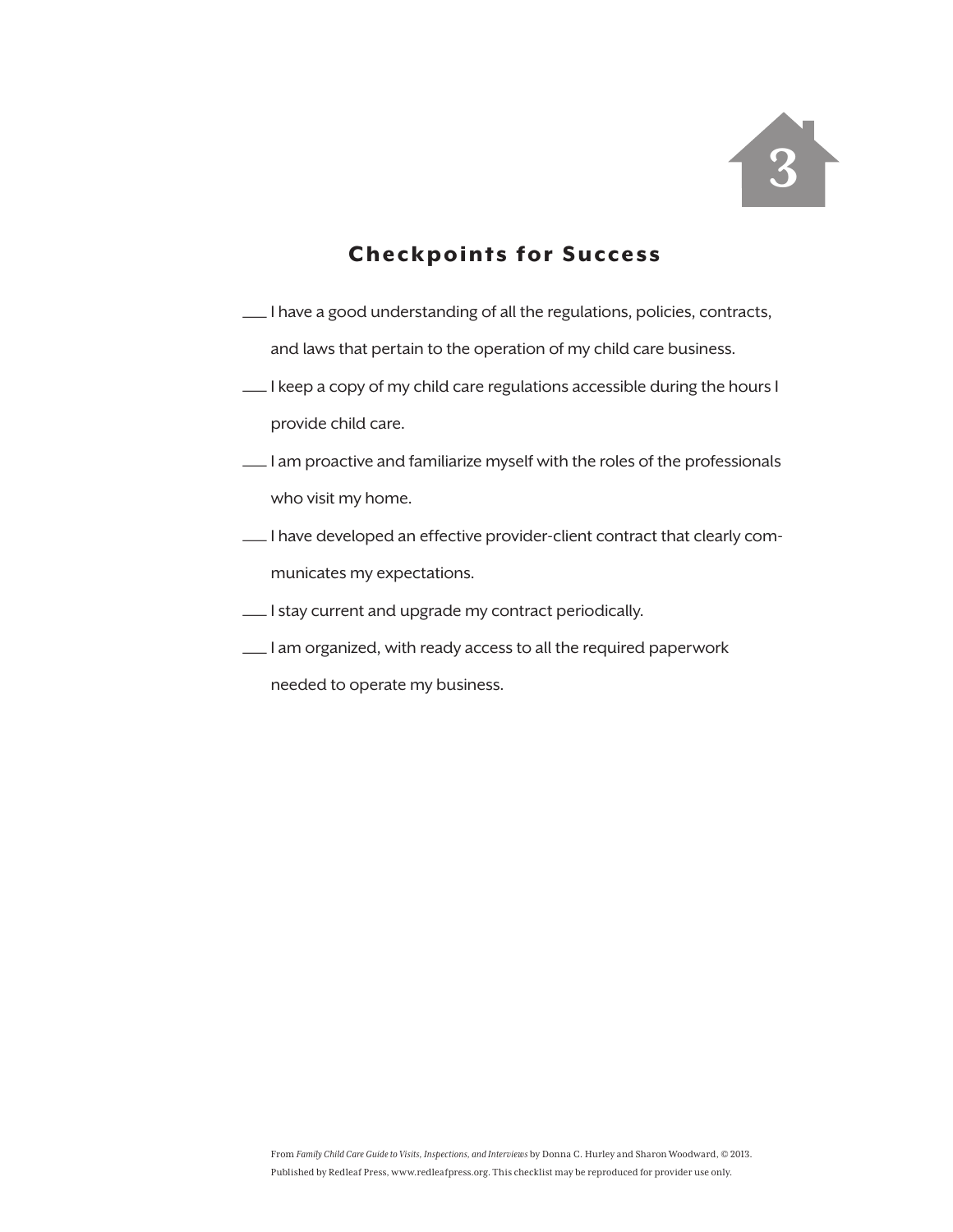

Learning effective communication skills takes practice and self-examination. If communication with a visitor goes wrong, do not automatically blame the other person. You own your child care business; the success or failure of the business is your responsibility. Therefore, it is your responsibility to accommodate your style of communication to the client or other person visiting your home. You should not expect the others to accommodate your style. Each time someone comes to your home or you need to convey a message to a parent, think about whether it was a negative or positive communication. Use the following checklist to help you identify your strengths and weaknesses. Doing so gives you an opportunity to think about what you could have done differently.

- —I used communication skills well on this visit.
- —I facilitated the communication positively.
- —I listened carefully and was able to discern the other person's feelings.
- —I was aware of my body language.
- —I felt that my goals for the interaction were achieved.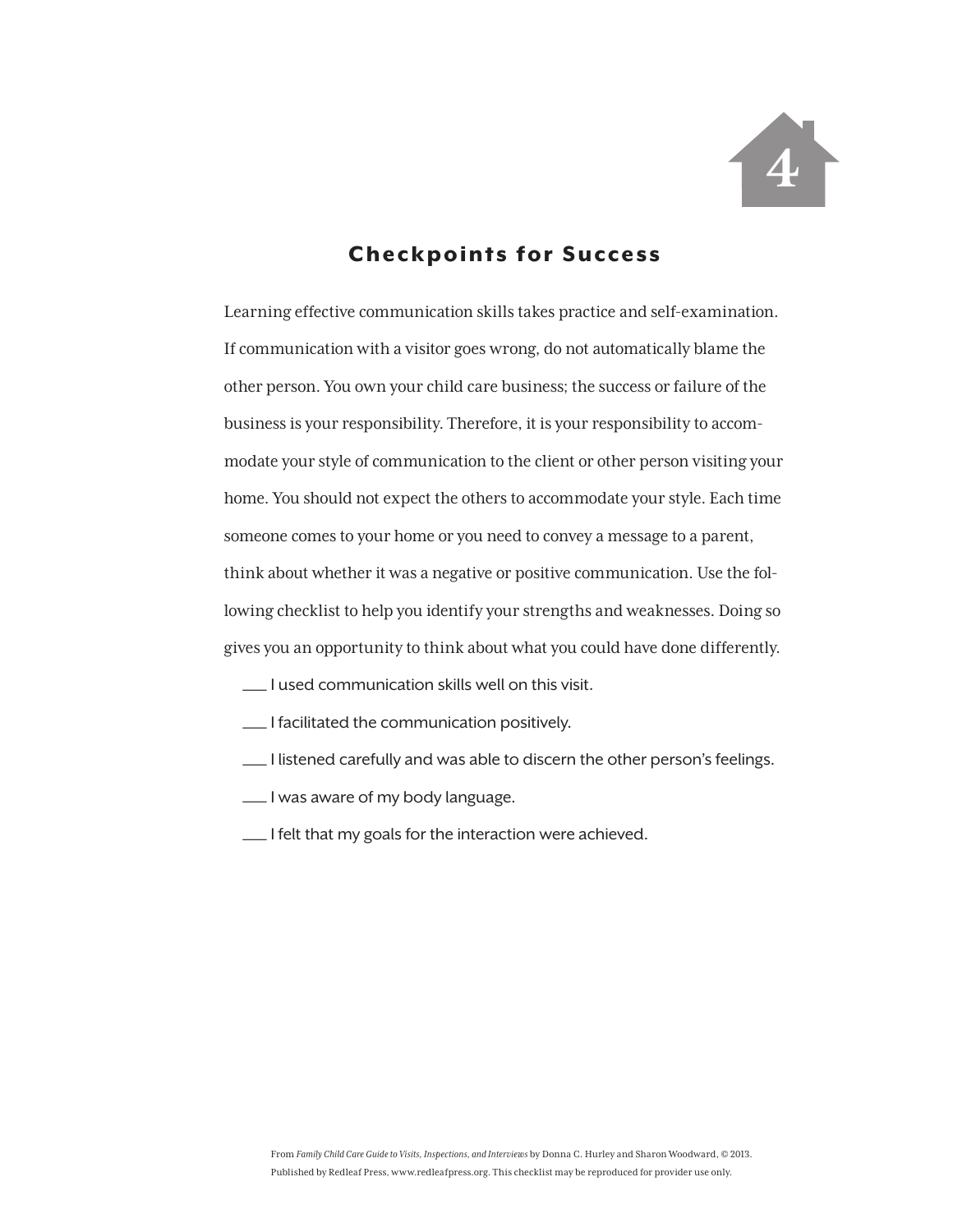

Think about the last confrontation you had with a client or regulator. Use the following checklist to help you identify your strengths and weaknesses during the confrontation. Doing so offers you an opportunity to think about what you could have done differently.

- —I felt comfortable using my assertiveness skills.
- —I was able to negotiate a solution to the problem and felt comfortable with the resolution.
- —I used assertive language effectively.
- —I gave constructive feedback.
- —I understood the other person's point of view and let the person know that I understood.
- —I documented any agreements or the outcome.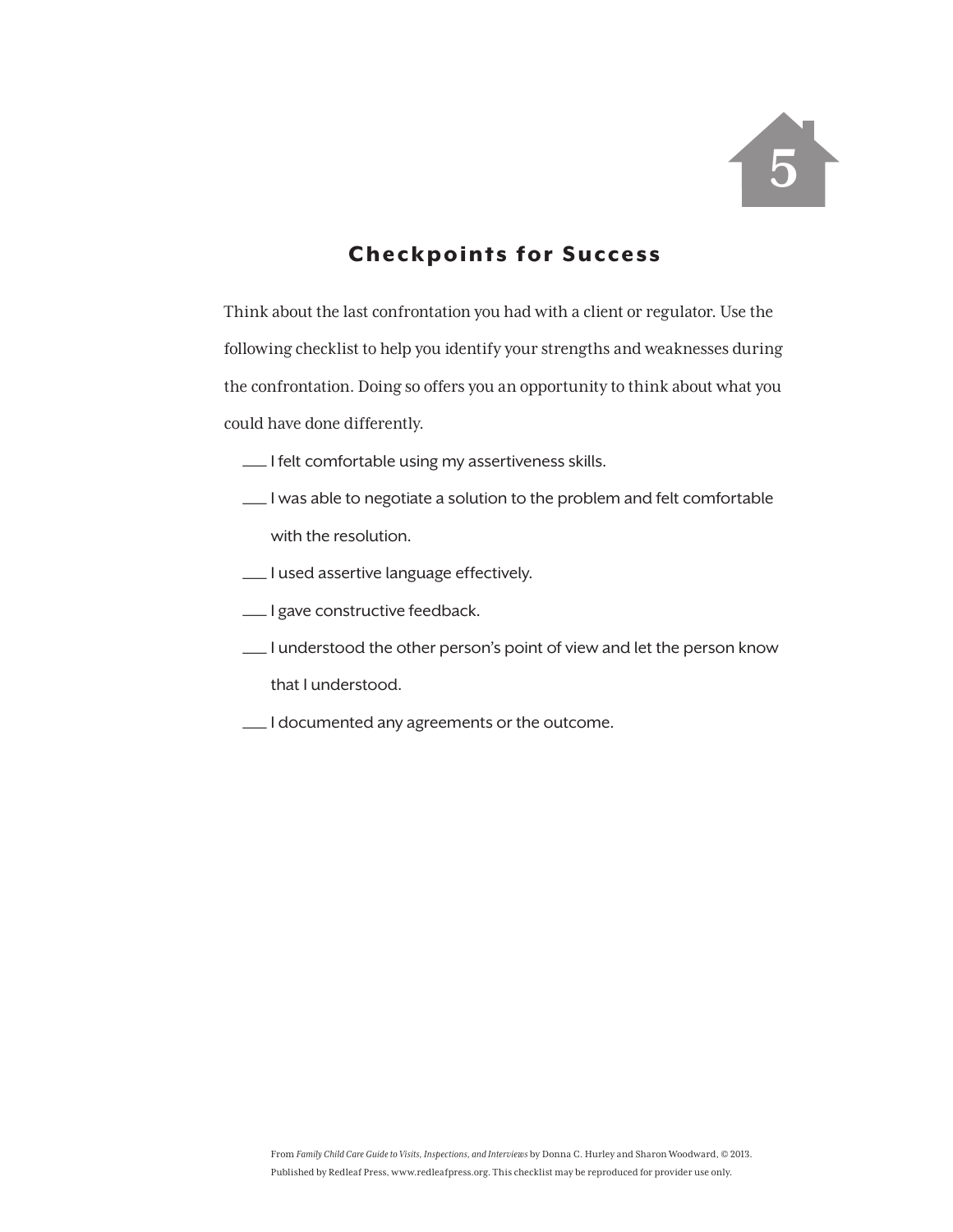

- —I have conducted regular practice sessions with the children in my program to help prepare them for visitors.
- —I have kept an ongoing and accessible list of questions or requests for information and resources for use during unexpected visits.
- —I have accessible materials (pen and paper or laptop, checklists, questions I want answered) to use when creating my own visit record.
- —I create visit notes that are legible and accurate.
- —I ask each regulator to date and initial notes before leaving my home.
- $\lfloor \cdot \rfloor$  file my visit notes after a visit as quickly as possible so they do not get misplaced or lost.